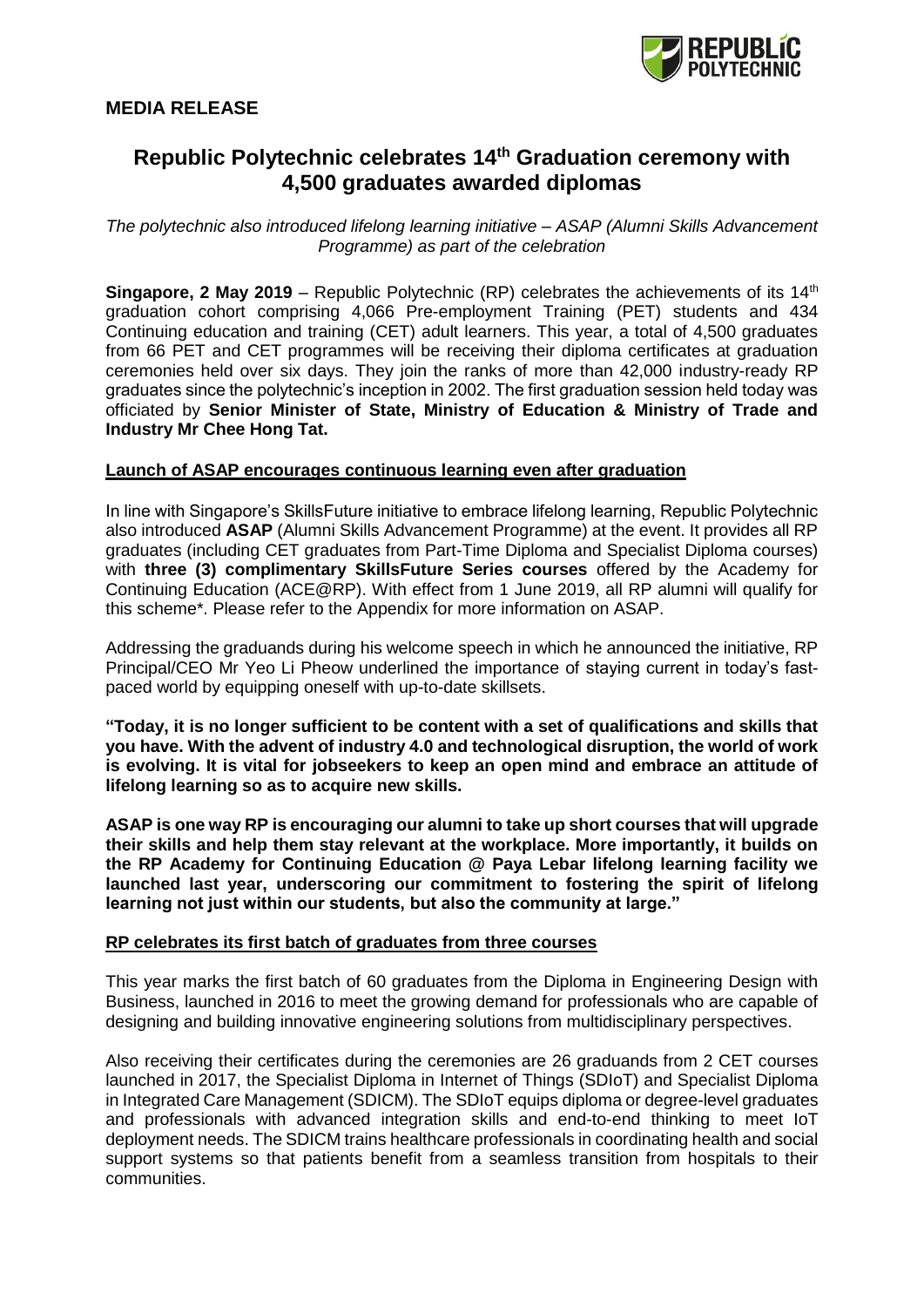

Top-performing students were also presented special awards in recognition of their outstanding all-rounded achievements.

## **BOARD OF GOVERNORS AWARD FOR THE MOST OUTSTANDING GRADUATE OF THE YEAR**

This award is presented to the most outstanding graduate who has excelled academically, performed at the highest standard and inculcated an appreciation of virtues and beliefs which RP advocates. The recipient of this award for 2019 is:

#### KEEFE LAU

Diploma in Health Services Management with Merit

## **THE NGEE ANN KONGSI AWARD FOR THE MOST DISTINGUISHED GRADUATE OF THE YEAR (ACADEMIC)**

This award is presented to the graduate who has excelled academically throughout his/her studies at RP. The recipient of this award for 2019 is:

KEEFE LAU Diploma in Health Services Management with Merit

## **LEE KUAN YEW AWARD FOR MATHEMATICS AND SCIENCE**

These awards are presented to the top graduates from the technology or computer science courses. The recipients of these awards for 2019 are:

CHANG MIAN YAN Diploma in Aerospace Engineering with Merit

CHEW YU YING Diploma in Biotechnology with Merit

LEIN ROU XUAN Diploma in Business Applications with Merit

## **TAY ENG SOON GOLD MEDAL**

This award is presented to the most outstanding graduate who has advanced from the Institute of Technical Education. The recipient of this award for 2019 is:

LIM JUN HAO DERRICK Diploma in Supply Chain Management with Merit

\* *The offer of 3 complimentary SkillsFuture courses under ASAP is valid from 1 June 2019 to 31 May 2022.*

- End -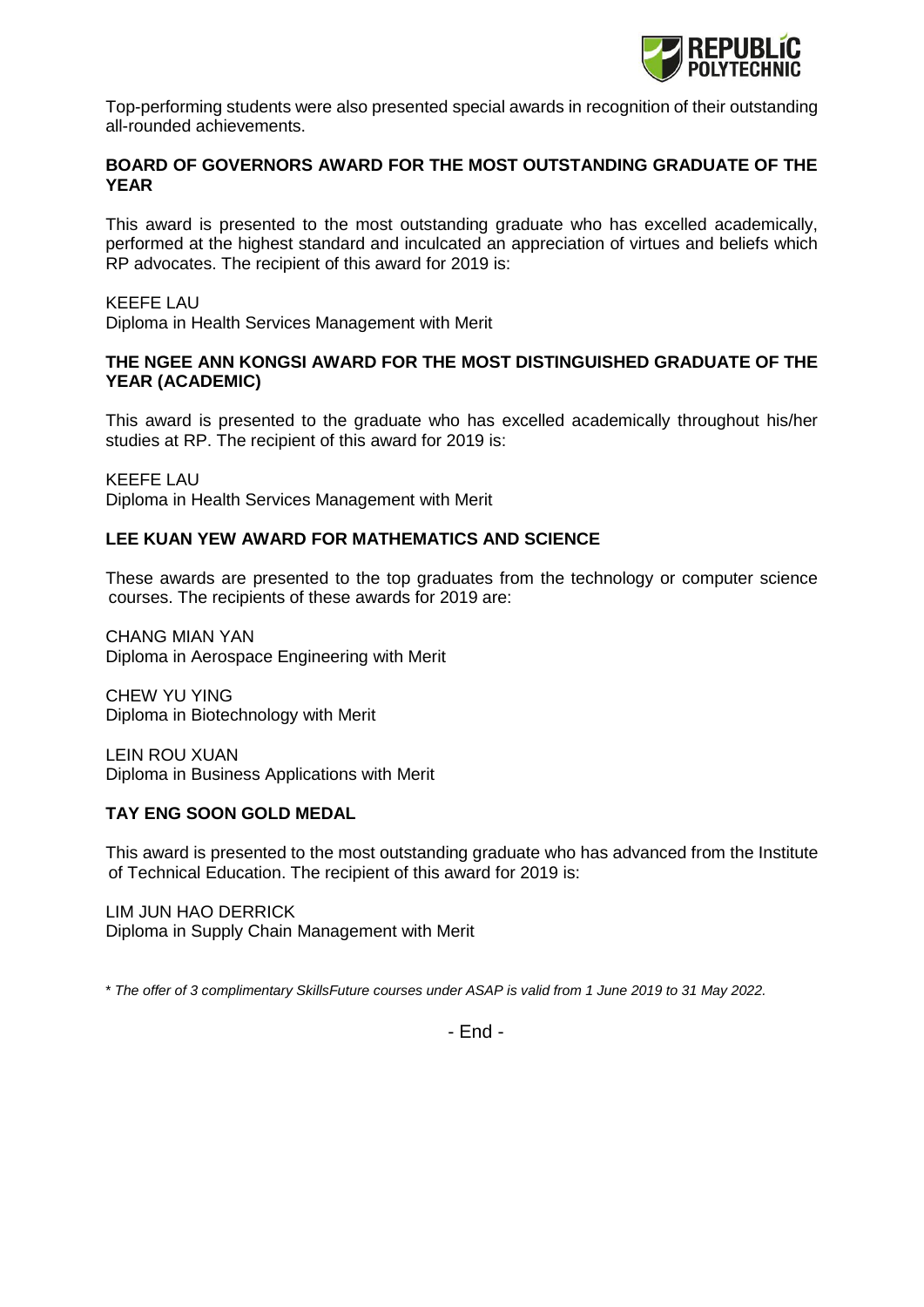

## **About Republic Polytechnic**

The first educational institution in Singapore to leverage the Problem-based Learning approach for all its diploma programmes, Republic Polytechnic (RP) has seven schools and one academic centre offering 39 full-time diplomas in Applied Science, Engineering, Management and Communication, Hospitality, Infocomm, Sports, Health & Leisure, and Technology for the Arts.

RP is committed to nurturing professionals with strong problem-solving capabilities through an innovative and entrepreneurial learning environment, based on a holistic and industry-relevant curriculum. RP's Academy for Continuing Education also offers a comprehensive suite of lifelong learning programmes to provide adult learners with skills upgrading opportunities.

For more information, visit [http://www.rp.edu.sg](http://www.rp.edu.sg/)

#### **For media enquiries, please contact:**

**Republic Polytechnic Office of Corporate Communications** Patrick Seng / Julian Soh +65 9767 6701 / +65 9018 0719 [patrick\\_seng@rp.edu.sg/](mailto:patrick_seng@rp.edu.sg) [julian\\_soh@rp.edu.sg](mailto:julian_soh@rp.edu.sg)

**MSL Communications Agency** Joanna Lim / Samantha Tan +65 9389 6953 / +65 9151 2400 Joanna.lim@mslgroup.com/ [Samantha.tan@mslgroup.com](mailto:Samantha.tan@mslgroup.com)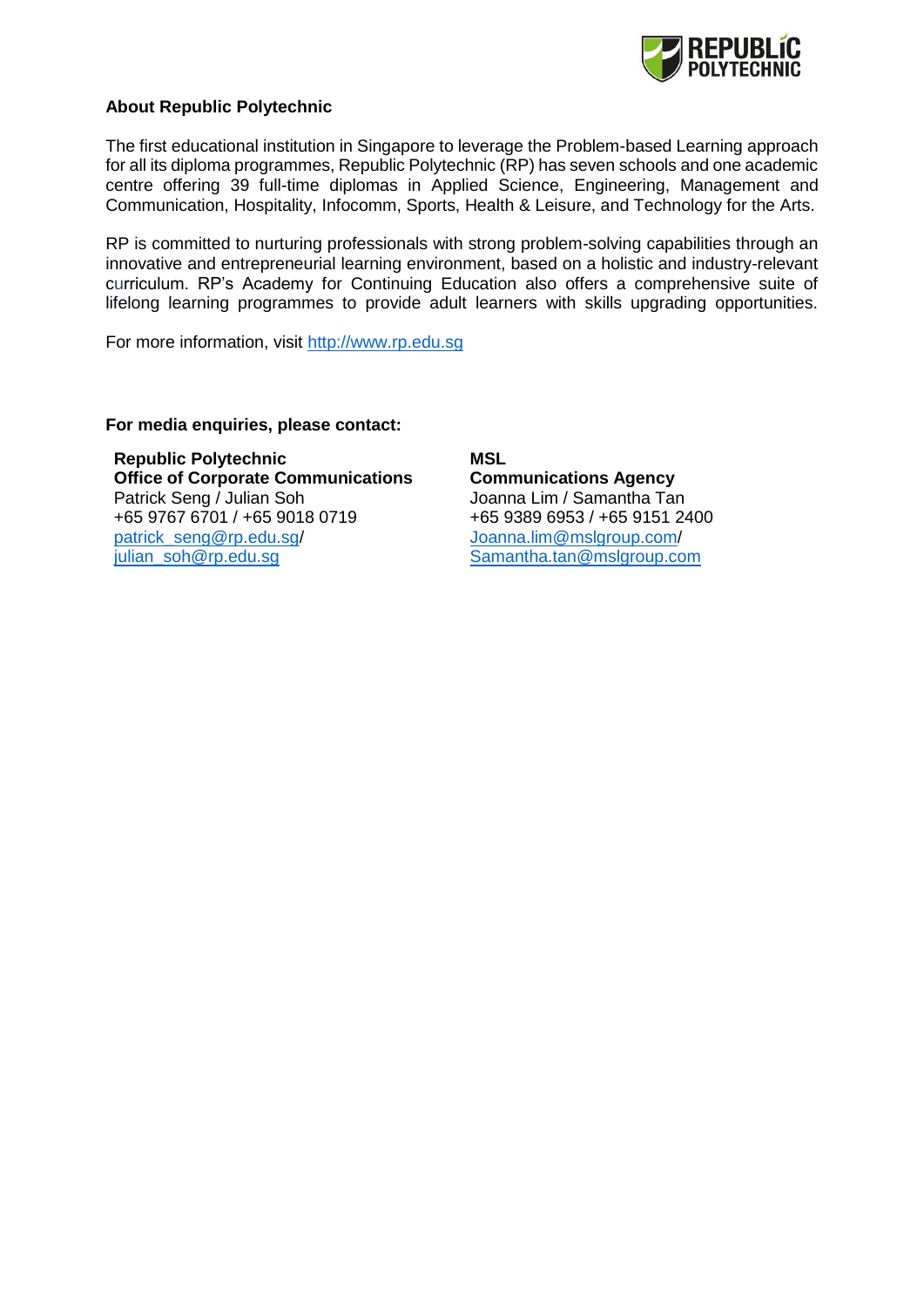

# **Appendix**

## Factsheet on Alumni Skills Advancement Programme (ASAP)

| <b>Objectives</b>                  | As an institution of lifelong learning, it is RP's objective to inculcate the value of<br>lifelong learning in all our alumni.                                                                                                                                                                                                                                                     |
|------------------------------------|------------------------------------------------------------------------------------------------------------------------------------------------------------------------------------------------------------------------------------------------------------------------------------------------------------------------------------------------------------------------------------|
|                                    | Every year, more than 4000 students (PET) graduate and become our alumni.<br>In addition, with our increasing efforts in Continuing Education Training (CET),<br>at least 500 students graduate each year from our Full Qualification CET<br>courses (e.g. Part Time Diploma, Specialist Diploma) and becoming our<br>alumni. RP's current alumni base stands at more than 42,000. |
|                                    | RP hopes that ASAP will:<br>1. Enable our alumni to have easy access to upgrade their skills; and<br>2. Keep our alumni updated with skills that are current and useful, thus<br>ensuring that they remain relevant in the workforce, and also increase<br>their employability.                                                                                                    |
| <b>Details of ASAP</b>             | The Alumni Skills Advancement Programme (ASAP) is valid for three years,<br>starting from 1 June 2019, it will end on 31 May 2022.                                                                                                                                                                                                                                                 |
|                                    | During this period, all RP alumni shall enjoy complimentary enrolment into<br>their first three SkillsFuture Series (SF Series) courses offered by RP. Refer to<br>Annex A for the list of courses.                                                                                                                                                                                |
|                                    | Close to 200 courses are offered by RP in the SF Series, across different fields<br>such as data analytics, tech-enabled services, digital media, cybersecurity,<br>entrepreneurship, advanced manufacturing, and urban solutions.                                                                                                                                                 |
|                                    | The average duration of the SF Series courses range from 1 to 5 days, and this<br>lowers the commitment barrier for alumni, as they would not need to commit to<br>a long duration to complete the course.                                                                                                                                                                         |
|                                    | Alumni will have to apply through RP ACE (www.rp.edu.sg/ace) website for the<br>course(s) that they wish to attend.                                                                                                                                                                                                                                                                |
|                                    | The full list of SF Series courses can be found at www.rp.edu.sg/ace                                                                                                                                                                                                                                                                                                               |
| <b>Offer applicable</b><br>to      | All RP Alumni.                                                                                                                                                                                                                                                                                                                                                                     |
|                                    | "Alumni' is defined as:                                                                                                                                                                                                                                                                                                                                                            |
|                                    | 1. PET alumni - students who have graduated from a full-time diploma<br>programme                                                                                                                                                                                                                                                                                                  |
|                                    | 2. CET alumni - students who have graduated from Full Qualification<br>CET courses (Part-Time Diploma and Specialist Diploma courses).                                                                                                                                                                                                                                             |
| <b>Duration of</b><br><b>Offer</b> | 3 Years.<br>1 June 2019 - 31 May 2022                                                                                                                                                                                                                                                                                                                                              |
|                                    |                                                                                                                                                                                                                                                                                                                                                                                    |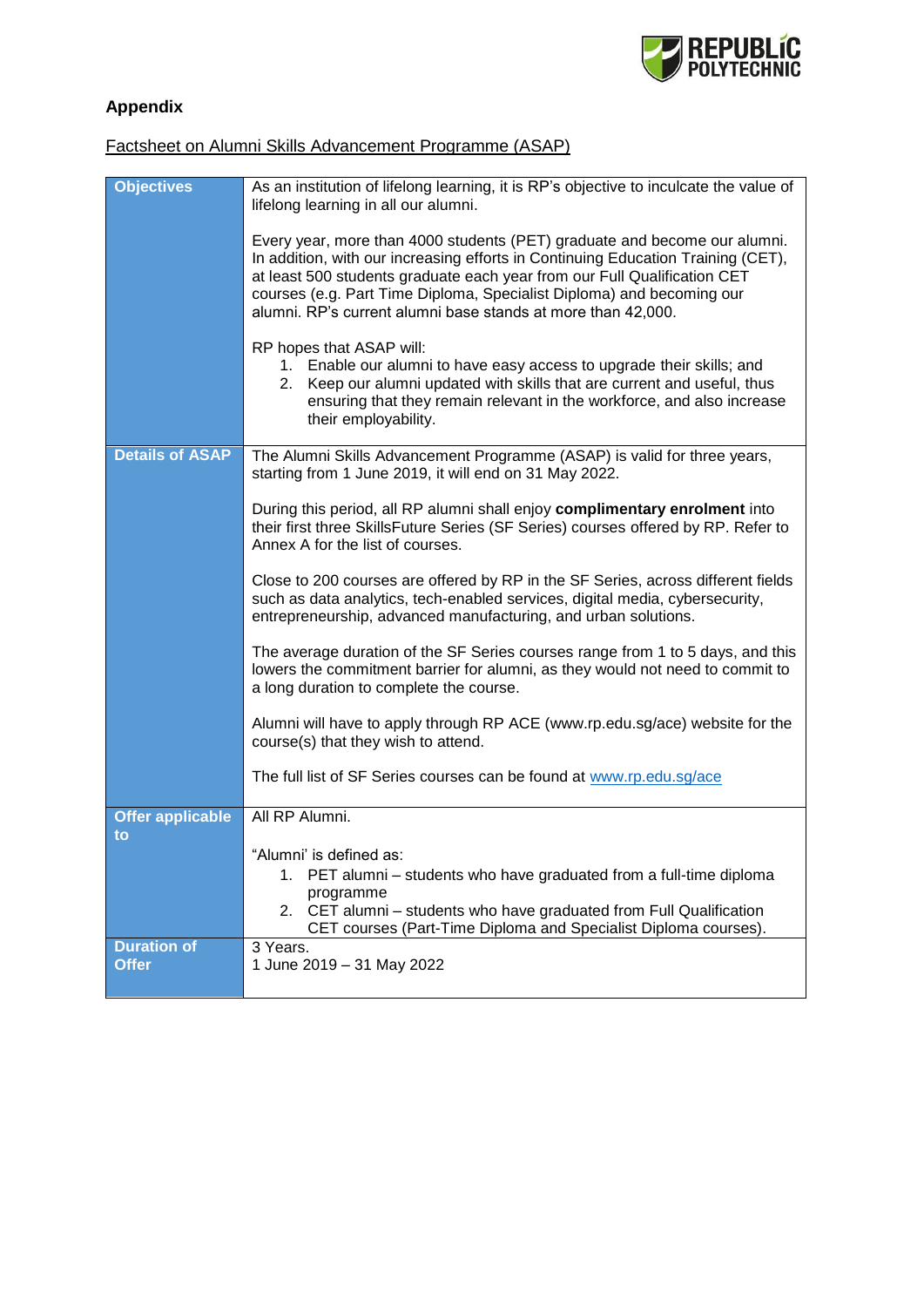

## List of SkillsFuture Series courses offered by Republic Polytechnic

| <b>COURSE TITLE</b>                                                                       | <b>AREA</b>                    |
|-------------------------------------------------------------------------------------------|--------------------------------|
| 3D Additive Manufacturing: Materials and Technologies                                     | <b>Advanced Manufacturing</b>  |
| 3D Printing and Ecosystem (2 days)                                                        | <b>Advanced Manufacturing</b>  |
| 3D Printing and Modelling (2 days)                                                        | <b>Advanced Manufacturing</b>  |
| Advanced Composites Manufacturing: Fundamentals and                                       | <b>Advanced Manufacturing</b>  |
| Applications                                                                              |                                |
| Autodesk CAD Training (AutoCAD)                                                           | <b>Advanced Manufacturing</b>  |
| Basics of Automated Non-Destructive Techniques (NDT)                                      | <b>Advanced Manufacturing</b>  |
| Beginner Computer-Aided Design Course                                                     | <b>Advanced Manufacturing</b>  |
| Collaborative and Mobile Robotic Systems for Industrial                                   | <b>Advanced Manufacturing</b>  |
| Applications                                                                              |                                |
| Designing an In-Building Wireless Network                                                 | <b>Advanced Manufacturing</b>  |
| <b>Energy Audit and Power Quality</b>                                                     | <b>Advanced Manufacturing</b>  |
| Exploring Internet of Things with Arduino                                                 | <b>Advanced Manufacturing</b>  |
| Exploring Internet of Things with Raspberry Pi                                            | <b>Advanced Manufacturing</b>  |
| First Steps in Programming and IoT using the MicroBit                                     | <b>Advanced Manufacturing</b>  |
| Go Lean Transformation (7-day)                                                            | <b>Advanced Manufacturing</b>  |
| Industry 4.0 in Action (2 days)                                                           | <b>Advanced Manufacturing</b>  |
| Intermediate Computer-Aided Design Course                                                 | <b>Advanced Manufacturing</b>  |
| Introduction of Cleanroom and Basic Equipment for Micro-fab                               | <b>Advanced Manufacturing</b>  |
| Process                                                                                   |                                |
| Introduction to Autonomous Robots Integration and Programming                             | <b>Advanced Manufacturing</b>  |
| Introduction to Computer-Aided Design (CAD) (4 days)                                      | <b>Advanced Manufacturing</b>  |
| Introduction to DesignSpark Mechanical                                                    | <b>Advanced Manufacturing</b>  |
| Introduction to DesignSpark PCB                                                           | <b>Advanced Manufacturing</b>  |
| Risk Assessment and Laboratory Safety (Physics)                                           | <b>Advanced Manufacturing</b>  |
| <b>Ethical Hacking - Exposed</b><br>Implementing IT Security @ Work (IT Security and Your | Cybersecurity<br>Cybersecurity |
| Organisation)                                                                             |                                |
| Introduction to Google Firebase for Android Developers                                    | Cybersecurity                  |
| IT Security and You                                                                       | Cybersecurity                  |
| The Fundamentals of Digital Forensics                                                     | Cybersecurity                  |
| Advanced Certificate in Market Research                                                   | Data Analytics                 |
| Al Mobile Projects                                                                        | Data Analytics                 |
| Amazon Web Services Cloud Computing Architecture                                          | Data Analytics                 |
| An Introduction to DevOps                                                                 | Data Analytics                 |
| Applied Artificial Intelligence with Python                                               | Data Analytics                 |
| Artificial Intelligence for Everyone - A Practical Experience                             | Data Analytics                 |
| Artificial Intelligence for Techies - A Hands-On Approach                                 | Data Analytics                 |
| AWS Academy Cloud Foundations incorporating Web Application                               | Data Analytics                 |
| and Database Deployment on AWS Platform                                                   |                                |
| Building Interactive Websites with jQuery                                                 | Data Analytics                 |
| Data Science with Python                                                                  | Data Analytics                 |
| Deep Learning with Python                                                                 | Data Analytics                 |
| Developing Your First Chatbot                                                             | Data Analytics                 |
| Drone Programming with Python                                                             | Data Analytics                 |
| First Steps in Business Intelligence                                                      | Data Analytics                 |
| Fundamentals in Java Programming                                                          | Data Analytics                 |
| <b>Fundamentals of Data Analytics</b>                                                     | Data Analytics                 |
| <b>Fundamentals of Data Visualisation</b>                                                 | Data Analytics                 |
| <b>Getting Started with Text Mining</b>                                                   | Data Analytics                 |
| Introduction to Data Communications and Computer Networking                               | Data Analytics                 |
| Introductory Programming using Python                                                     | Data Analytics                 |
| Managing Data @ Work (Managing Business Data)                                             | Data Analytics                 |
| Mining Data for Insights @ Work (Mining Business Data for                                 | Data Analytics                 |
| Insights)                                                                                 |                                |
| Social Media Analytics with Programming                                                   | Data Analytics                 |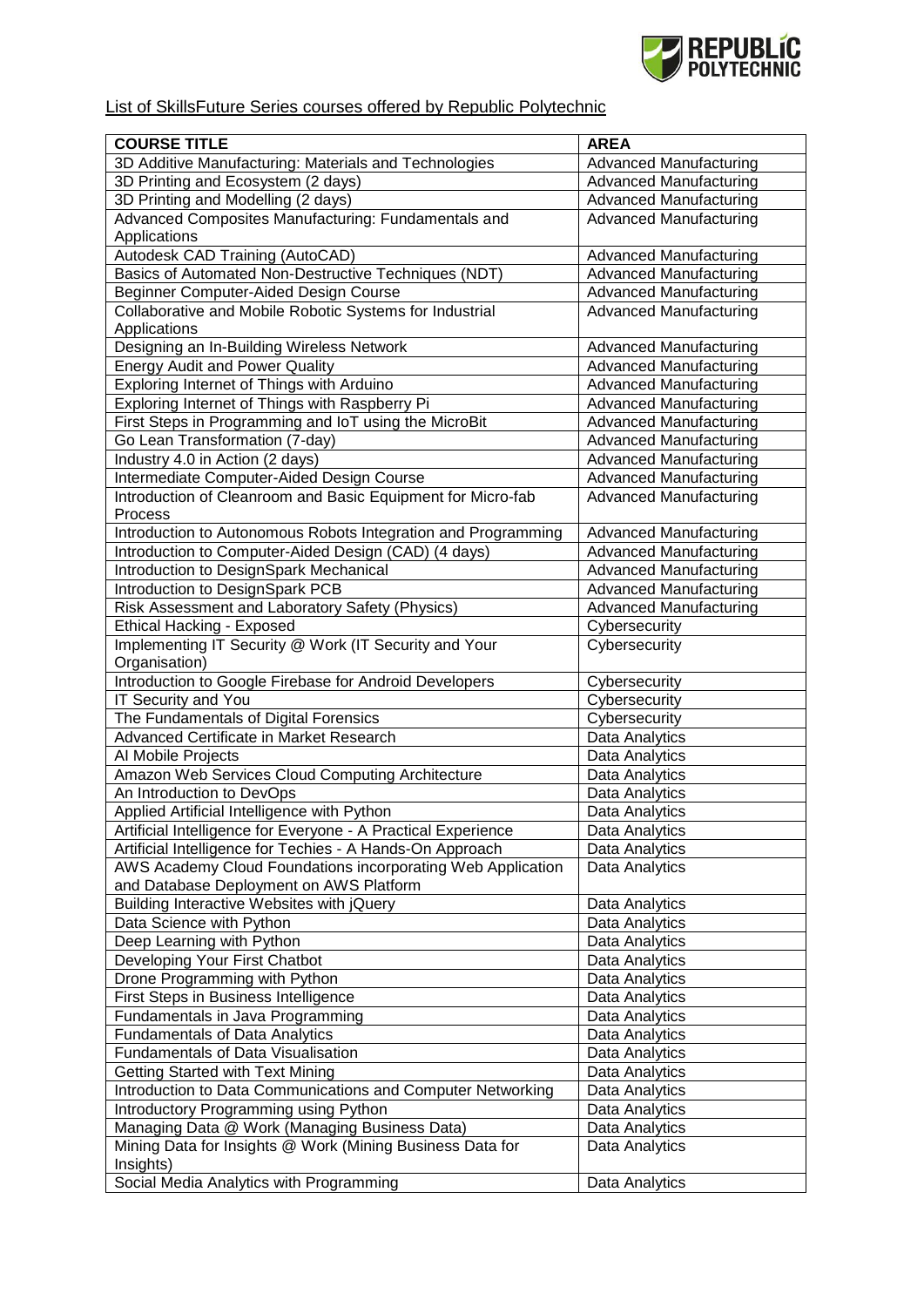

| Text Mining - Making Sense of Unstructured Data                   | Data Analytics               |
|-------------------------------------------------------------------|------------------------------|
| Text Mining Analytics with Programming                            | Data Analytics               |
| <b>Understanding Behavioural Insights</b>                         | Data Analytics               |
| 360 Video Creation for Immersive Experiences                      | Digital Media                |
| Avid Pro Tools 101                                                | Digital Media                |
| Avid Pro Tools 110                                                | Digital Media                |
| Be a Cyber Warrior - Fight Against the Black Hats                 | Digital Media                |
| <b>Building AR Experiences</b>                                    | Digital Media                |
| Captivate Your E-Learning Audience with Adobe Captivate           | Digital Media                |
| Content Management System for Social Media (Creating Digital      |                              |
|                                                                   | Digital Media                |
| Media Content for Business)                                       |                              |
| Developing Digital Proficiencies (Creating Digital Media Content) | Digital Media                |
| E-Learning: Learning at your OTOT (own time own target)           | Digital Media                |
| Gamification: Psychology of Gaming in Learning and                | Digital Media                |
| Development                                                       |                              |
| I can, I want, will I?                                            | Digital Media                |
| The World of Adult Learning.                                      |                              |
| Immersive Experiences: Introduction to AR, VR and 360 Media       | Digital Media                |
| Creation                                                          |                              |
| Internet of Things for Sound Production                           | Digital Media                |
| Introduction to Building Interactive Experiences with Unity       | Digital Media                |
| Master Class in Advanced Photographic & Post-Processing           | <b>Digital Media</b>         |
| Techniques                                                        |                              |
| <b>Mobile Music Making</b>                                        | Digital Media                |
| The Art of Digital Photography                                    | Digital Media                |
| The Art of Macro Photography                                      | Digital Media                |
| Unity Certification for Professionals                             | Digital Media                |
| <b>Achieving Product Market Fit</b>                               | Entrepreneurship             |
| <b>Business Canvas for Innovation</b>                             | Entrepreneurship             |
| <b>Business Idea Validation</b>                                   | Entrepreneurship             |
| <b>Business Model Canvas for Entrepreneurs</b>                    | Entrepreneurship             |
| <b>Business Pitching through Storytelling</b>                     | Entrepreneurship             |
| <b>Business Start-up Programme</b>                                | Entrepreneurship             |
| Corporate Governance for Non-Profit Organisations                 | Entrepreneurship             |
| Creativity and Innovation Workshop                                | Entrepreneurship             |
| Cross-Cultural Management in China                                | Entrepreneurship             |
| Design Your Way From Purpose to Performance:                      | Entrepreneurship             |
| Financing for Innovations                                         | Entrepreneurship             |
|                                                                   |                              |
| Launching your Startup                                            | Entrepreneurship             |
| Lean Innovation at Work                                           | Entrepreneurship             |
| Managing Top Talent with Design Thinking                          | Entrepreneurship             |
| Revenue Management for Non Revenue Managers                       | Entrepreneurship             |
| Social Innovation                                                 | Entrepreneurship             |
| Start Your Own Blogspace                                          | Entrepreneurship             |
| <b>Starting an Online Business</b>                                | Entrepreneurship             |
| The Entrepreneur Dive                                             | Entrepreneurship             |
| Travel and Learn Programme: Business Learning Journey to          | Entrepreneurship             |
| Jakarta                                                           |                              |
| Travel and Learn Programme: Business Learning Journey to          | Entrepreneurship             |
| Myanmar                                                           |                              |
| <b>Understanding Contemporary China Business Perspectives</b>     | Entrepreneurship             |
| A Primer in HR Analytics                                          | <b>Tech-Enabled Services</b> |
| <b>Advanced Demand Forecasting Techniques</b>                     | <b>Tech-Enabled Services</b> |
| Analysing Your Social Media Performance                           | <b>Tech-Enabled Services</b> |
| Analytics for Quality Control                                     | <b>Tech-Enabled Services</b> |
| <b>Applied Digital Design</b>                                     | <b>Tech-Enabled Services</b> |
| <b>Basic Demand Forecasting Techniques</b>                        | <b>Tech-Enabled Services</b> |
| Basic Video Creation and Editing                                  | <b>Tech-Enabled Services</b> |
| Becoming A Media Entrepreneur through E-Commerce                  | <b>Tech-Enabled Services</b> |
|                                                                   | <b>Tech-Enabled Services</b> |
| Brand Health Survey & Analysis                                    |                              |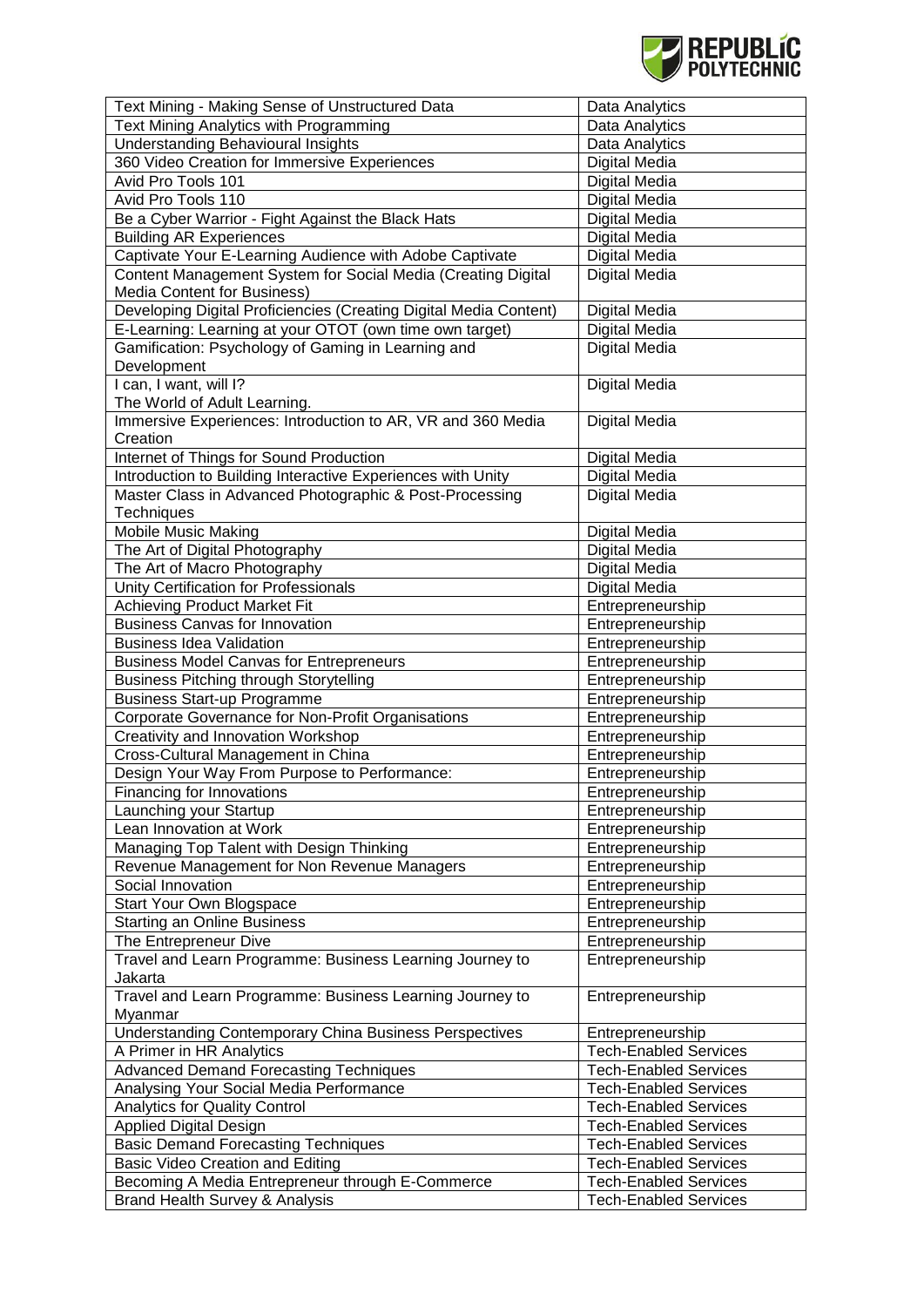

| Branding in the Digital World for Employees and Employers                                                    | <b>Tech-Enabled Services</b> |
|--------------------------------------------------------------------------------------------------------------|------------------------------|
| <b>Business Innovation: Smart Business Device</b>                                                            | <b>Tech-Enabled Services</b> |
| Certificate in Data Processing for Consumer Insights                                                         | <b>Tech-Enabled Services</b> |
| <b>CISCO Network Administration</b>                                                                          | <b>Tech-Enabled Services</b> |
| Cold Chain Technology and Management (e-learning)                                                            | <b>Tech-Enabled Services</b> |
| Create Graphics Like A Pro For Social Media                                                                  | <b>Tech-Enabled Services</b> |
| <b>Creating Awesome Events</b>                                                                               | <b>Tech-Enabled Services</b> |
| <b>Cyber Security Essentials</b>                                                                             | <b>Tech-Enabled Services</b> |
| Data Visualisation and Analytics                                                                             | <b>Tech-Enabled Services</b> |
| Deepening Relations with Your Consumers through Social                                                       | <b>Tech-Enabled Services</b> |
| Listening                                                                                                    |                              |
| Design Innovation for Advanced Composites                                                                    | <b>Tech-Enabled Services</b> |
| Design Thinking for Successful Problem Solving                                                               | <b>Tech-Enabled Services</b> |
| Designing an Effective Social Media Campaign                                                                 | <b>Tech-Enabled Services</b> |
| Designing and Prototyping 3D Objects - Basic                                                                 | <b>Tech-Enabled Services</b> |
|                                                                                                              |                              |
| Designing Business Models for Digital Economy                                                                | <b>Tech-Enabled Services</b> |
| Designing Interactivity with Electronic Kits                                                                 | <b>Tech-Enabled Services</b> |
| Designing the user experience for mobile applications                                                        | <b>Tech-Enabled Services</b> |
| Digital Branding                                                                                             | <b>Tech-Enabled Services</b> |
| Digital Intelligence: Opportunity Identification                                                             | <b>Tech-Enabled Services</b> |
| <b>Digital Marketer Essentials</b>                                                                           | <b>Tech-Enabled Services</b> |
| <b>Digital Payment for Business</b>                                                                          | <b>Tech-Enabled Services</b> |
| Digital Publishing                                                                                           | <b>Tech-Enabled Services</b> |
| <b>Digital Recruitment for Talent Acquisition</b>                                                            | <b>Tech-Enabled Services</b> |
| <b>Digital User Experience</b>                                                                               | <b>Tech-Enabled Services</b> |
| <b>Experience Design for Programmers</b>                                                                     | <b>Tech-Enabled Services</b> |
| Experience how Robotic Process Automation (RPA) makes your<br>work easier                                    | <b>Tech-Enabled Services</b> |
| Failure Analysis of Advanced Composites                                                                      | <b>Tech-Enabled Services</b> |
| Fundamental of iOS Programming                                                                               | <b>Tech-Enabled Services</b> |
| Fundamentals of smart biomedical device                                                                      | <b>Tech-Enabled Services</b> |
| GoBI                                                                                                         | <b>Tech-Enabled Services</b> |
|                                                                                                              |                              |
| goDCE (Distribution Centre Excellence)                                                                       | <b>Tech-Enabled Services</b> |
| goRPA                                                                                                        | <b>Tech-Enabled Services</b> |
| Harnessing the Power of Data Analytics for Effective Health<br>How To Be An Affluent Social Media Influencer | <b>Tech-Enabled Services</b> |
|                                                                                                              | <b>Tech-Enabled Services</b> |
| Individual Performance Analysis for Sports Coaches                                                           | <b>Tech-Enabled Services</b> |
| Insight of Variable Refrigerant Flow (VRF) System and Application                                            | <b>Tech-Enabled Services</b> |
| Internet of Things for Lighting Design                                                                       | <b>Tech-Enabled Services</b> |
| Intro to Hotel Technology Innovation                                                                         | <b>Tech-Enabled Services</b> |
| Introduction to Chemical Laboratory Skills                                                                   | <b>Tech-Enabled Services</b> |
| Introduction to Design Thinking                                                                              | <b>Tech-Enabled Services</b> |
| Introduction to Drones (Basic UAV Videography)                                                               | <b>Tech-Enabled Services</b> |
| Introduction to Pharmaceutical Technology                                                                    | <b>Tech-Enabled Services</b> |
| Introduction to User Experience Design                                                                       | <b>Tech-Enabled Services</b> |
| <b>Inventory Replenishment and Ordering Decision</b>                                                         | <b>Tech-Enabled Services</b> |
| iOS App Development Fundamentals                                                                             | <b>Tech-Enabled Services</b> |
| Jump Start Your Digital Marketing Strategy                                                                   | <b>Tech-Enabled Services</b> |
| Lean Transformation                                                                                          | <b>Tech-Enabled Services</b> |
| Legal Tech                                                                                                   | <b>Tech-Enabled Services</b> |
| Making Sense of Digital Business Platforms                                                                   | <b>Tech-Enabled Services</b> |
| Marketing Analytics: From Data to Decisions                                                                  | <b>Tech-Enabled Services</b> |
| Marketing in Retail Healthcare Sector                                                                        | <b>Tech-Enabled Services</b> |
| Mobile App for Biosafety                                                                                     | <b>Tech-Enabled Services</b> |
| Mobile First E-commerce Strategy                                                                             | <b>Tech-Enabled Services</b> |
| Mobile Video Creation                                                                                        | <b>Tech-Enabled Services</b> |
| Multimedia Content Creation for Digital Media Platforms                                                      | <b>Tech-Enabled Services</b> |
| Nudge by Design                                                                                              | <b>Tech-Enabled Services</b> |
| One Day Lean Experience                                                                                      | <b>Tech-Enabled Services</b> |
|                                                                                                              |                              |